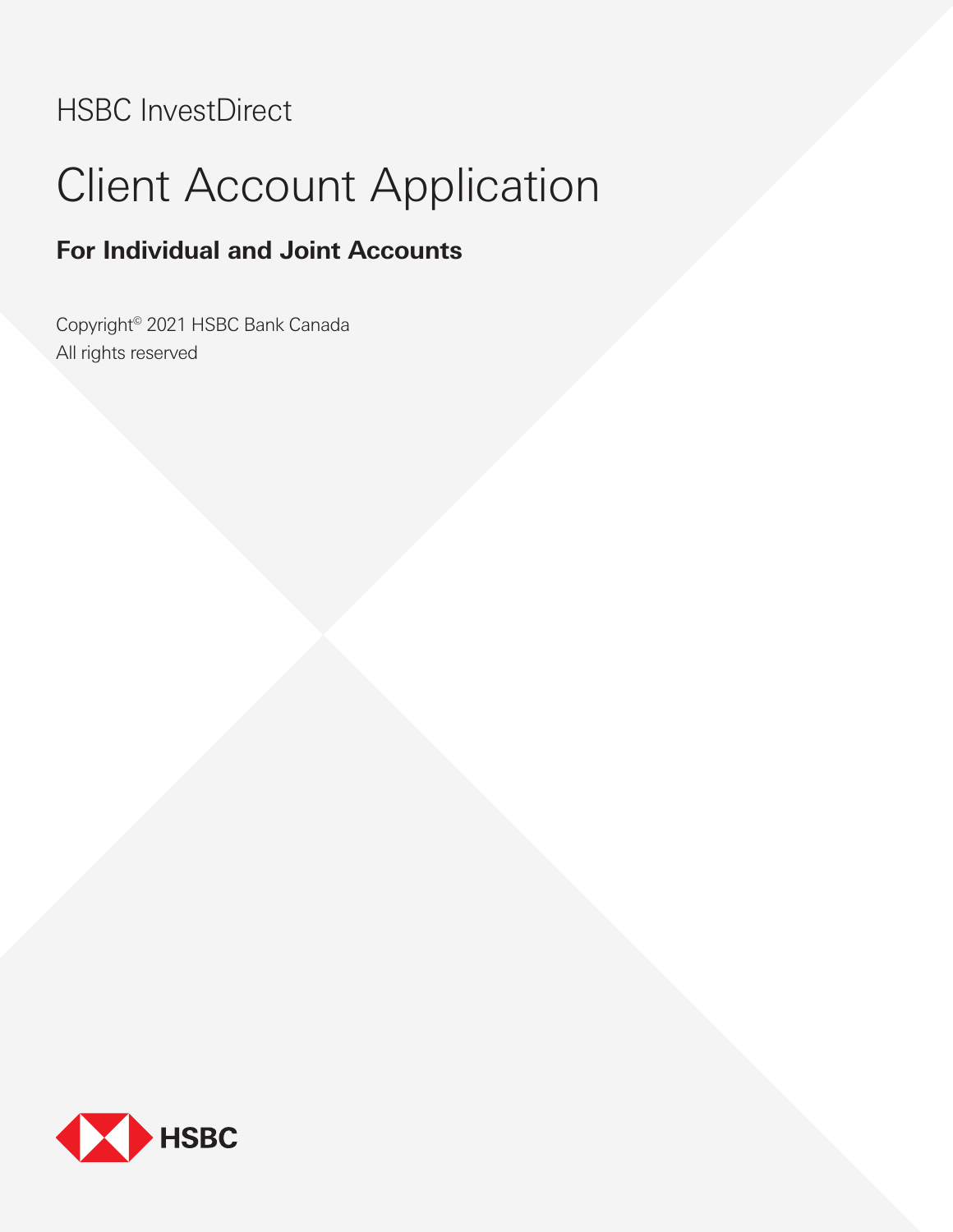# **HSBC InvestDirect\***

# **Before you return your completed application please ensure you have:**

- 1. Completed all required sections and provided full information in relevant applicable sections.
- 2. Read the Client Terms and Conditions for important information in connection with your HSBC InvestDirect account.
- 3. Read the "Client Information Consent Agreement" section of the Client Terms and Conditions.
- 4. Provided all required signatures, including Suitability Acknowledgement and Signatures Section page 7.
- 5. Signed and attached all the necessary supporting documentation for your application:

# **For Tax-Free Savings Account (TFSA):**

■ TFSA Form# 1090161 – Application

# **For Trading Authority:**

**Trading Authorization Form** 

# **For Power of Attorney:**

**Power of Attorney Authorization Form and Trading Authorization** Form

# **If You Are Transferring to HSBC InvestDirect From Another Institution**

- Non-Registered Account Transfer Form or Registered Account Transfer Form
- T2151 Form and completed/signed Pension package
- RESP Transfer Form (Form A or Form B and QESI Form where applicable)
- 6. Provided verification of the identity of each Applicant, Co-Applicant and all persons authorized to trade by providing two pieces of identification, one of

which must be a government issued photo ID. Photo identification must be physically verified by HSBC branch personnel or HSBC InvestDirect office.

7. Please return your completed application after HSBC branch personnel has physically verified IDs to your HSBC Bank Canada branch or mail to

an HSBC Bank branch or mail to:

# **HSBC InvestDirect**

**1725 16th Avenue**

# **Suite 102**

# **Richmond Hill, ON**

# **L4B 4C6**

# Questions? Please call **1-800-760-1180** or email us at **investdirect@hsbc.ca** Forms are available online at **www.investdirect.hsbc.ca**

\*HSBC InvestDirect is a division of HSBC Securities (Canada) Inc. which is a wholly owned subsidiary of, but separate entity from, HSBC Bank Canada. HSBC Securities (Canada) Inc. is a member of The Canadian Investor Protection Fund and the Investment Industry Regulatory Organization of Canada (IIROC).

# 1090171-E\_2021-12

# **If you are a U.S. citizen or have U.S. Dual Citizenship:**

■ W9 Form for U.S. taxation purposes

# **If you are a Canadian Resident or a Non-Resident:**

**W**-8BEN Form for U.S. taxation purposes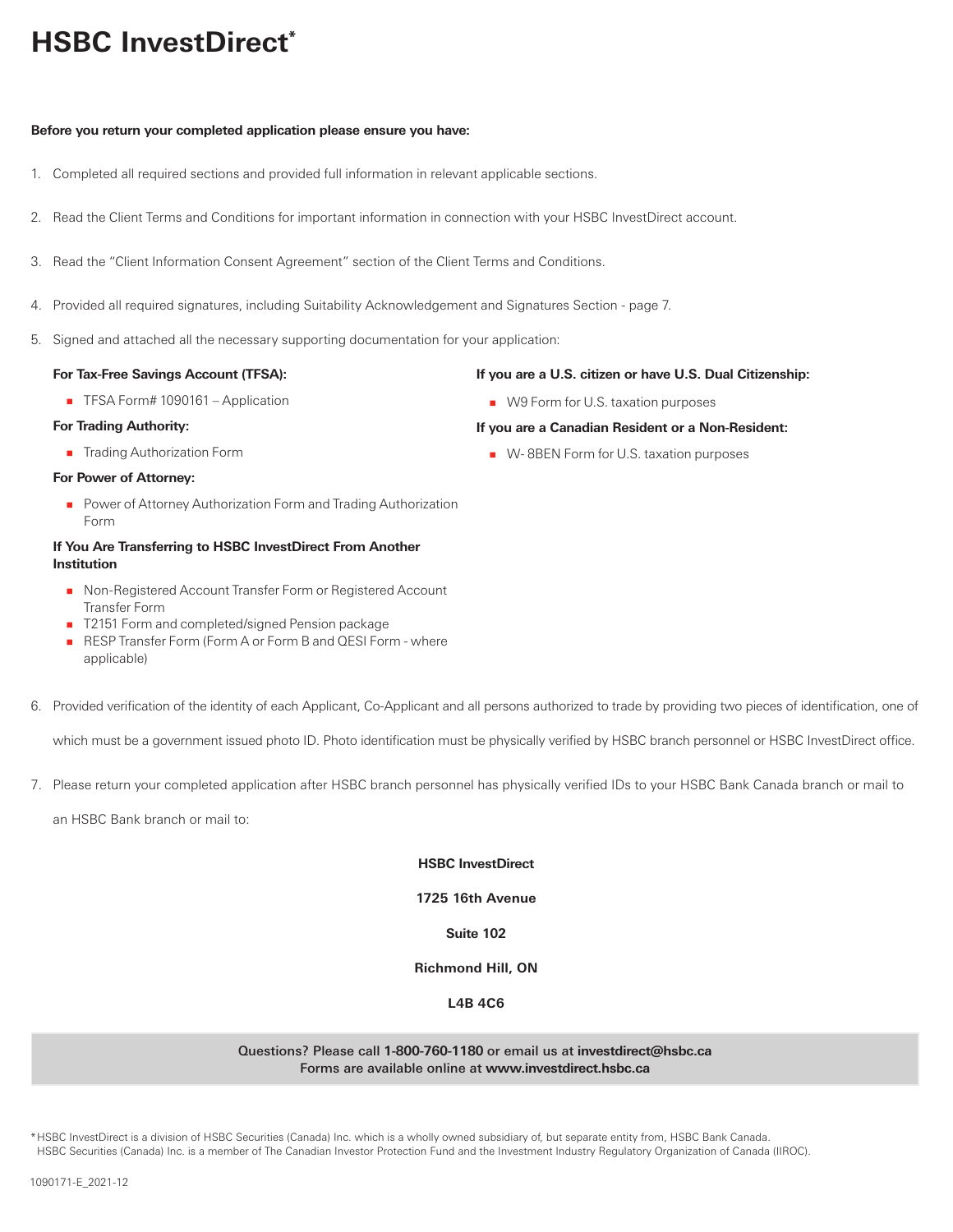**Client Account Application**

Investment Account No.

ORDER EXECUTION ACCOUNT ONLY

| <b>Account Type</b> - Required                                                                                                      |                                  |                                                                        | Please refer to the Client Terms & Conditions                                                                            |
|-------------------------------------------------------------------------------------------------------------------------------------|----------------------------------|------------------------------------------------------------------------|--------------------------------------------------------------------------------------------------------------------------|
| <b>Investment Accounts</b>                                                                                                          | Cash                             | <b>Margin</b>                                                          | <b>Registered Accounts</b>                                                                                               |
| Canadian & U.S. Accounts (check one)<br>Individual                                                                                  | $\mathbf{L}$                     |                                                                        | Account Types (select only one)                                                                                          |
| Joint-Tenants in Common                                                                                                             |                                  |                                                                        | Tax-Free Savings Account (TFSA) – attach TFSA Form #1090161                                                              |
| (For Quebec Residents Only)<br>Joint with Right of Survivorship                                                                     |                                  |                                                                        | Retirement Savings Plan (RSP)<br>Spousal Retirement Savings Plan (SRSP)                                                  |
| (Not Available to Quebec Residents)                                                                                                 |                                  |                                                                        | Retirement Income Fund (RIF)                                                                                             |
| Foreign Currency Cash Accounts (optional, select all that apply)                                                                    |                                  |                                                                        | Spousal Retirement Income Fund (SRIF)                                                                                    |
| $\Box$ HKD $\Box$ GBP $\Box$ EUR $\Box$ Other $\Box$                                                                                |                                  |                                                                        | Life Income Fund (LIF) - attach Addendum                                                                                 |
| Margin Account Privileges (optional, select all that apply)                                                                         |                                  |                                                                        | Locked-in Retirement Income Fund (LRIF) – attach Addendum<br>Prescribed Retirement Income Fund (PRIF) – attach Addendum  |
| $\Box$ Options Trading<br>Short Selling                                                                                             |                                  |                                                                        | Restricted Life Income Fund (RLIF) - attach Addendum                                                                     |
| Language of Correspondence for this Account                                                                                         |                                  |                                                                        | Locked-In Retirement Account (LIRA) - attach Addendum                                                                    |
| $\Box$ English<br>│ French                                                                                                          |                                  |                                                                        | Restricted Locked-in Savings Plan (RLSP) - attach Addendum<br>Locked-in Retirement Savings Plan (LRSP) - attach Addendum |
| I would like to receive marketing materials in Chinese                                                                              |                                  |                                                                        |                                                                                                                          |
| Applicant's Personal Information - Required                                                                                         |                                  |                                                                        |                                                                                                                          |
| Miss<br>$\Box$ Ms.<br>    Mrs.<br>Mr.                                                                                               | Dr.                              |                                                                        | <b>Employment Information</b>                                                                                            |
|                                                                                                                                     |                                  |                                                                        | Employment status:                                                                                                       |
| Last Name (Legal)<br>First Name (Legal)                                                                                             |                                  | Middle Name (Legal)                                                    | Employed<br>Self-Employed<br>Student<br>Retired*<br>Homemaker*                                                           |
| Home Tel. #                                                                                                                         |                                  | Business Tel. # (including extension)                                  | Not Working*                                                                                                             |
|                                                                                                                                     |                                  |                                                                        | * Retired, Not Working, or Homemaker: Provide details of most recent job.                                                |
| Mobile Tel. #                                                                                                                       | E-mail Address                   |                                                                        | Employer's Name                                                                                                          |
| Country of Residence                                                                                                                | Citizenship (list all countries) |                                                                        |                                                                                                                          |
|                                                                                                                                     |                                  |                                                                        | Type of Business                                                                                                         |
| Residence Address (P.O. Boxes, R.R., or c/o not accepted)                                                                           |                                  | Apt./Suite #                                                           | Years with Employer<br>Occupation/Position                                                                               |
| City<br>Province                                                                                                                    |                                  | Postal Code                                                            |                                                                                                                          |
|                                                                                                                                     |                                  |                                                                        | Employer's Address                                                                                                       |
| <b>SIN</b>                                                                                                                          | Date of Birth (mm/dd/yyyy)       |                                                                        | City<br>Province<br>Postal Code                                                                                          |
| Marital Status:<br>    Married<br>Single                                                                                            | JDivorced                        | Widowed                                                                |                                                                                                                          |
| Common Law                                                                                                                          | Separated                        |                                                                        | <b>Financial Information</b>                                                                                             |
| Number of Dependents:                                                                                                               |                                  |                                                                        |                                                                                                                          |
| <b>Spousal Information</b> (complete below only if your spouse is NOT a joint applicant)                                            |                                  |                                                                        | Current Annual Income (\$)                                                                                               |
| Mrs.<br>    Miss<br>$\vert$ $\vert$ Ms.<br>IMr.                                                                                     | Dr.                              |                                                                        | Net Fixed Assets (Less liabilities)**<br>Net Liquid Assets*<br><b>Total Assets</b>                                       |
|                                                                                                                                     |                                  |                                                                        | * Cash & Securities less loans outstanding                                                                               |
| Spouse's Full Name                                                                                                                  |                                  |                                                                        | ** Fixed assets less liabilities outstanding against fixed assets                                                        |
| Spouse's Employer's Name                                                                                                            |                                  |                                                                        |                                                                                                                          |
|                                                                                                                                     |                                  |                                                                        | <b>Source of funds for this account</b> (select all that apply)                                                          |
| <b>Type of Business</b>                                                                                                             |                                  | Spouse's Occupation/Position                                           | Cheque Deposit<br>Share Certificate Deposit                                                                              |
| <b>Bank Information</b>                                                                                                             |                                  |                                                                        | Transfer from linked bank account                                                                                        |
|                                                                                                                                     |                                  |                                                                        | Transfer in from a Financial Institution, specify:                                                                       |
| <b>Bank Name</b>                                                                                                                    |                                  |                                                                        |                                                                                                                          |
| <b>Bank Address</b>                                                                                                                 |                                  |                                                                        |                                                                                                                          |
| Bank Transit #<br>Bank Institution #                                                                                                |                                  | Bank Account #                                                         |                                                                                                                          |
| I would like the convenience of being able to settle my trades and execute funds<br>transfers to/from my bank account stated above. |                                  |                                                                        |                                                                                                                          |
| No<br>Yes<br>personal cheque)                                                                                                       |                                  | (If yes and the above is a non HSBC bank account, please attach a void |                                                                                                                          |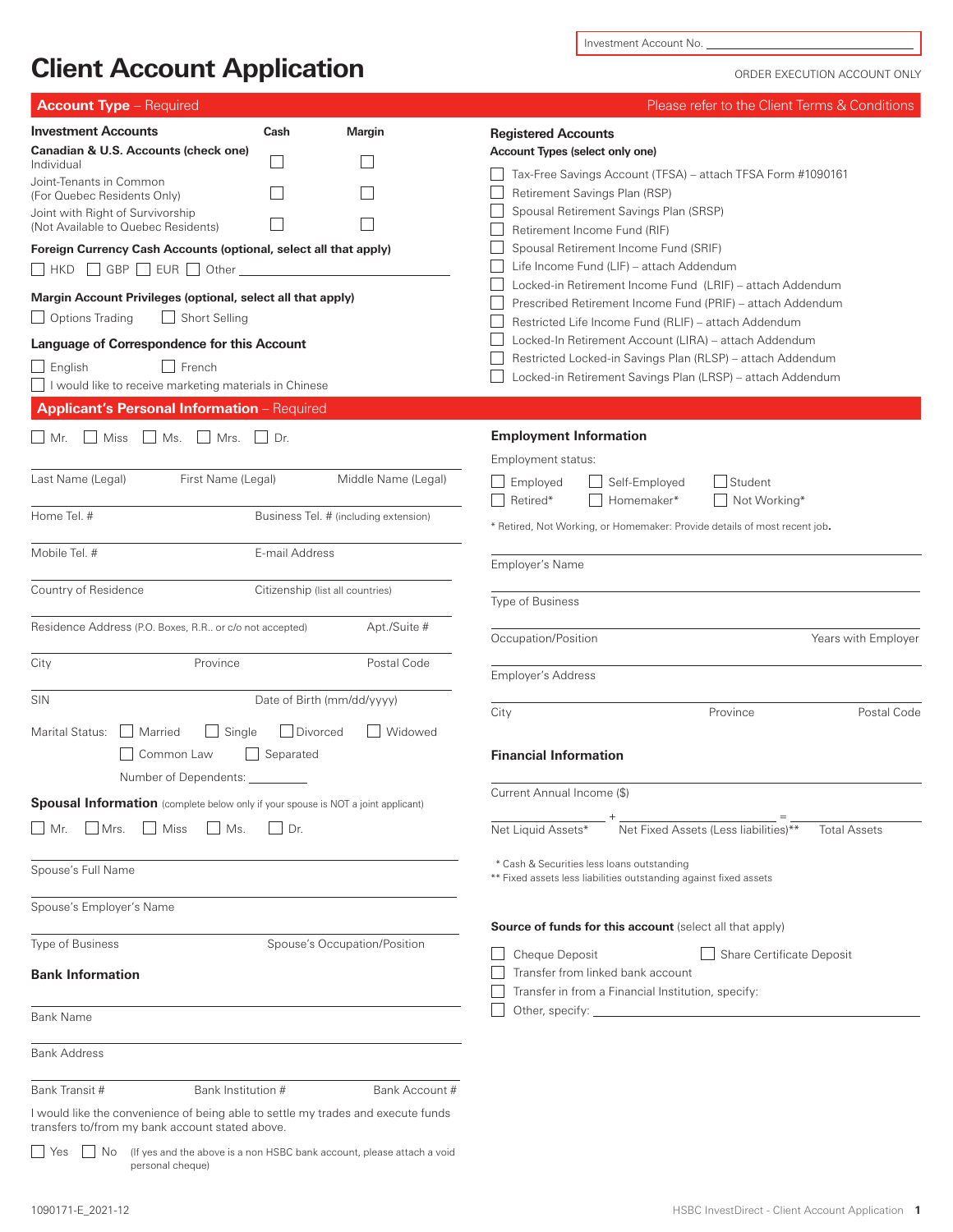# **Mailing Address** – Optional

If you would like us to send information about your accounts to an address other than your home address on the previous page of this application, please indicate it here along with an explanation.

| It Here along with an explaination.                                                                                                                                                                  | Street Address/Concession/Rural Route/Site<br>Apt. /Suite #                                                     |
|------------------------------------------------------------------------------------------------------------------------------------------------------------------------------------------------------|-----------------------------------------------------------------------------------------------------------------|
| Reason for separate mailing address                                                                                                                                                                  | Street Address, Continued                                                                                       |
| Continued                                                                                                                                                                                            | Postal Code<br>City<br>Province                                                                                 |
|                                                                                                                                                                                                      | Country                                                                                                         |
| Co-Applicant's Personal Information - Required for joint accounts                                                                                                                                    |                                                                                                                 |
| Mrs. Dr.<br>$\blacksquare$ Mr.<br>Miss<br>$\Box$ Ms.                                                                                                                                                 | <b>Employment Information</b><br>Employment status:                                                             |
| Relationship to Applicant                                                                                                                                                                            | Employed<br>Self-Employed<br>Student<br>Retired*<br>Homemaker*<br>Not Working*                                  |
| First Name (Legal)<br>Last Name (Legal)<br>Middle Name (Legal)                                                                                                                                       | * Retired, Not Working, or Homemaker: Provide details of most recent job.                                       |
| Home Tel. #<br>Business Tel. # (including extension)                                                                                                                                                 | Employer's Name                                                                                                 |
| E-mail Address<br>Mobile Tel. #                                                                                                                                                                      | Type of Business                                                                                                |
| Country of Residence<br>Citizenship (list all countries)                                                                                                                                             | Occupation/Position<br>Years with Employer                                                                      |
| Residence Address (P.O. Boxes, R.R., or c/o not accepted)<br>Apt./Suite #                                                                                                                            | <b>Employer's Address</b>                                                                                       |
| City<br>Province<br>Postal Code                                                                                                                                                                      | Postal Code<br>City<br>Province                                                                                 |
| Date of Birth (mm/dd/yyyy)<br>SIN                                                                                                                                                                    |                                                                                                                 |
| Marital Status:<br>$\Box$ Single<br>  Divorced<br><b>Widowed</b><br>    Married<br>Common Law<br>Separated                                                                                           | <b>Financial Information</b><br>Current Annual Income (\$)                                                      |
| Number of Dependents:                                                                                                                                                                                |                                                                                                                 |
| Spousal Information (complete below only if your spouse is NOT a joint applicant)                                                                                                                    | Net Fixed Assets (Less liabilities)**<br>Net Liquid Assets*<br><b>Total Assets</b>                              |
| $\blacksquare$ Mr.<br>Mrs.<br>    Miss<br>$\vert$   Ms.<br> Dr.                                                                                                                                      | * Cash & Securities less loans outstanding<br>** Fixed assets less liabilities outstanding against fixed assets |
| Spouse's Full Name                                                                                                                                                                                   |                                                                                                                 |
| Spouse's Employer's Name                                                                                                                                                                             | Source of funds for this account (select all that apply)                                                        |
| Type of Business<br>Spouse's Occupation/Position                                                                                                                                                     | Cheque Deposit<br>Share Certificate Deposit<br>Transfer from linked bank account                                |
| <b>Bank Information</b>                                                                                                                                                                              | Transfer in from a Financial Institution, specify:                                                              |
| <b>Bank Name</b>                                                                                                                                                                                     |                                                                                                                 |
| <b>Bank Address</b>                                                                                                                                                                                  |                                                                                                                 |
| Bank Transit #<br>Bank Institution #<br>Bank Account #                                                                                                                                               |                                                                                                                 |
| (You can find this information on the bottom of most cheques)<br>I would like the convenience of being able to settle my trades and execute funds<br>transfers to/from my bank account stated above. |                                                                                                                 |

Yes  $\Box$  No (If yes and the above is a non HSBC bank account, please attach a void personal cheque)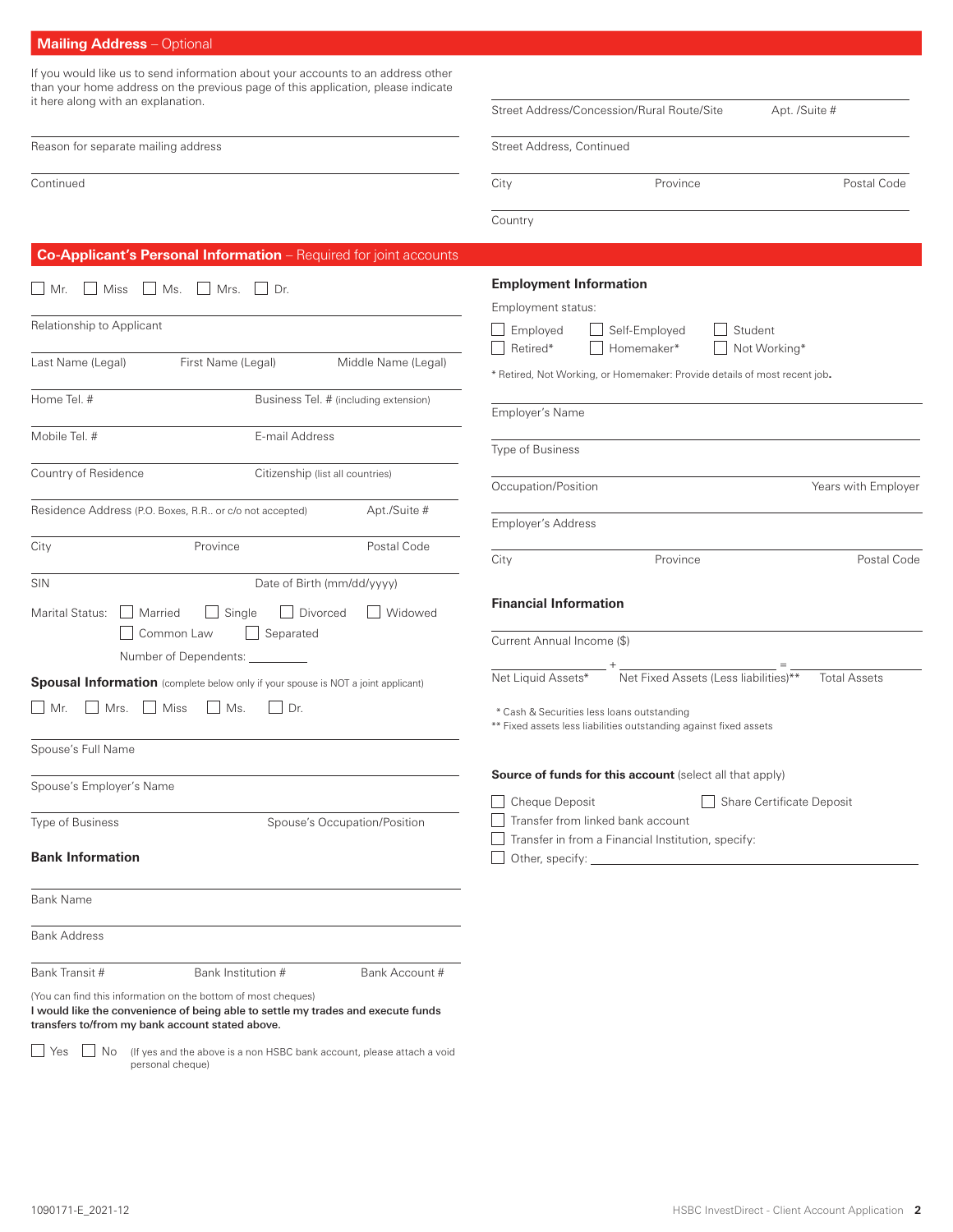| <b>Investment Experience and Use of Account</b> - Required                                                                                             |                                        |                       |                            |                                                                                                                 |                                                                                                                                                                                                                                                                              |                                                                                                                |                                 |
|--------------------------------------------------------------------------------------------------------------------------------------------------------|----------------------------------------|-----------------------|----------------------------|-----------------------------------------------------------------------------------------------------------------|------------------------------------------------------------------------------------------------------------------------------------------------------------------------------------------------------------------------------------------------------------------------------|----------------------------------------------------------------------------------------------------------------|---------------------------------|
| <b>Investment Knowledge</b>                                                                                                                            |                                        |                       |                            |                                                                                                                 | <b>Investment Experience</b>                                                                                                                                                                                                                                                 |                                                                                                                |                                 |
| Applicant:<br>Co-Applicant:                                                                                                                            | None<br>None                           | Limited<br>  Limited  | $\Box$ Average<br>Average  | Experienced<br>Experienced                                                                                      | Common Stock<br><b>Bonds</b>                                                                                                                                                                                                                                                 | <b>Applicant</b><br>$\mathcal{L}_{\mathcal{A}}$                                                                | <b>Co-Applicant</b><br>$\sqcup$ |
| <b>Number of Years Investing</b>                                                                                                                       |                                        |                       |                            |                                                                                                                 | Mutual Funds                                                                                                                                                                                                                                                                 |                                                                                                                |                                 |
| Applicant:<br>Co-Applicant:                                                                                                                            | $\vert \vert$ < 1<br>$\vert \vert$ < 1 | $\Box$ 1-5<br>$1 - 5$ | $\Box$ 6-10<br>$\Box$ 6-10 | $10+$<br>$10+$<br>$\Box$                                                                                        | Options<br><b>Preferred Stock</b><br><b>Short Selling</b><br>No Experience                                                                                                                                                                                                   |                                                                                                                |                                 |
| <b>Use of this Account</b> (select all that apply)                                                                                                     |                                        |                       |                            |                                                                                                                 |                                                                                                                                                                                                                                                                              |                                                                                                                |                                 |
| Income Generation                                                                                                                                      | $\Box$ Saving                          |                       | Growth of Capital          | Market Speculation                                                                                              |                                                                                                                                                                                                                                                                              | Other than the contract of the contract of the contract of the contract of the contract of the contract of the |                                 |
| <b>Other Information</b> - Required                                                                                                                    |                                        |                       |                            |                                                                                                                 |                                                                                                                                                                                                                                                                              |                                                                                                                |                                 |
| Stock Exchange?                                                                                                                                        |                                        |                       |                            |                                                                                                                 | 1. Are you, your spouse or anyone you reside with employed by an IIROC Member firm, Stock Exchange or member of a<br>If yes, please state the name of the firm and provide a compliance letter(s): ________________________________                                          | <b>Applicant</b><br>Yes     No                                                                                 | <b>Co-Applicant</b><br>Yes No   |
| or over-the-counter) company ("a reporting issuer")?                                                                                                   |                                        |                       |                            |                                                                                                                 | 2. Are you, your spouse, or anyone you reside with, the CEO, CFO, COO or a Director or insider of a publicly traded (exchange                                                                                                                                                | No Res No                                                                                                      | $\Box$ Yes<br>$\vert$ No        |
| revenue of the issuer)                                                                                                                                 |                                        |                       |                            |                                                                                                                 | 3. Are you, your spouse, or anyone you reside with, the CEO, COO or CFO of a major subsidiary of a reporting issuer? (Major<br>subsidiary is defined as a subsidiary of an issuer whose assets or revenue comprise 30% of the consolidated assets or                         | Yes     No                                                                                                     | l l Yes<br>$\vert$ No           |
|                                                                                                                                                        |                                        |                       |                            | including any convertible securities that are convertible within 60 days that would put you over the 10% limit? | 4. Are you, your spouse, or anyone you reside with a Significant Shareholder of a reporting issuer? In other words, do you,<br>your spouse or anyone you reside with hold more than 10% of the voting rights of the issuer's outstanding voting securities,                  | $\Box$ Yes $\Box$ No                                                                                           | $\Box$ Yes $\Box$ No            |
| 5. Are you, your spouse, or anyone you reside with, a control person (holding more than 20%) in a reporting issuer's<br>outstanding voting securities? |                                        |                       |                            |                                                                                                                 |                                                                                                                                                                                                                                                                              | Yes     No                                                                                                     | $\Box$ Yes<br>N <sub>0</sub>    |
|                                                                                                                                                        |                                        |                       |                            |                                                                                                                 | 6. Are you, your spouse, or anyone you reside with, a director or CEO, COO or CFO of a management company that provides<br>significant management or administrative services to a reporting issuer or a major subsidiary of a reporting issuer?                              | Yes   No                                                                                                       | $ $ Yes<br>$\vert$ $\vert$ No   |
|                                                                                                                                                        |                                        |                       |                            |                                                                                                                 | 7. Even if questions 2 to 6 above do not apply, do you, your spouse or anyone you reside with, receive or have access to<br>material non-public information of a reporting issuer given the nature of the employment (i.e. finance, technology)?                             | Yes No                                                                                                         | $\Box$ Yes $\Box$ No            |
| issuer?                                                                                                                                                |                                        |                       |                            |                                                                                                                 | 8. Do you, your spouse, or anyone you reside with, exercise "significant power or influence" over the decisions of a reporting                                                                                                                                               | $\Box$ Yes $\Box$ No                                                                                           | $\Box$ Yes $\Box$ No            |
| 9. Name any reporting issuers (including symbols) to which a "Yes" answer applies on questions 2 to 8 above:                                           |                                        |                       |                            |                                                                                                                 |                                                                                                                                                                                                                                                                              |                                                                                                                |                                 |
| 10. Will any other person(s) other than the applicant(s) have a financial interest in the account(s)?                                                  |                                        |                       |                            |                                                                                                                 |                                                                                                                                                                                                                                                                              | Yes<br>  No                                                                                                    |                                 |
| be granted:<br>i) trading authority in this account?                                                                                                   |                                        | Yes                   | $\Box$ No                  |                                                                                                                 | 11. For the new account(s) that you are applying for in this application, will any other person(s) other than the Applicant(s)<br>If "yes", please complete the Trading Authorization Form                                                                                   |                                                                                                                |                                 |
| ii) power of attorney over this account?                                                                                                               |                                        | Yes                   | <b>No</b>                  | Trading Authorization Form                                                                                      | If "yes", please complete the Power of Attorney Form and                                                                                                                                                                                                                     |                                                                                                                |                                 |
|                                                                                                                                                        |                                        |                       |                            |                                                                                                                 | 12. Are you (or any members of your immediate family) currently, or have you (or any members of your immediate family) in the<br>past, been employed in any of the following positions: (If yes, please check all applicable boxes and list the details of the individuals): | Yes<br>  No                                                                                                    | l l Yes<br>l No                 |
| a head of state or government;<br>a member of the executive council of government or member of a<br>legislature;<br>a deputy minister (or equivalent); |                                        |                       |                            |                                                                                                                 | a president of a state owned company or bank;<br>a head of a government agency;<br>a federal judge; or                                                                                                                                                                       |                                                                                                                |                                 |
| an ambassador or an ambassador's attaché or counselor;<br>If answered yes to question 12, please indicate the details of the person(s) below:          |                                        |                       |                            |                                                                                                                 | a leader or president of a political party in a legislature                                                                                                                                                                                                                  |                                                                                                                |                                 |
| Person Full Name                                                                                                                                       |                                        |                       |                            | Relationship to the account holder(s)                                                                           |                                                                                                                                                                                                                                                                              | Length in Position (From/To)                                                                                   |                                 |
| Description                                                                                                                                            |                                        |                       |                            |                                                                                                                 |                                                                                                                                                                                                                                                                              |                                                                                                                |                                 |
| (continued)                                                                                                                                            |                                        |                       |                            |                                                                                                                 |                                                                                                                                                                                                                                                                              |                                                                                                                |                                 |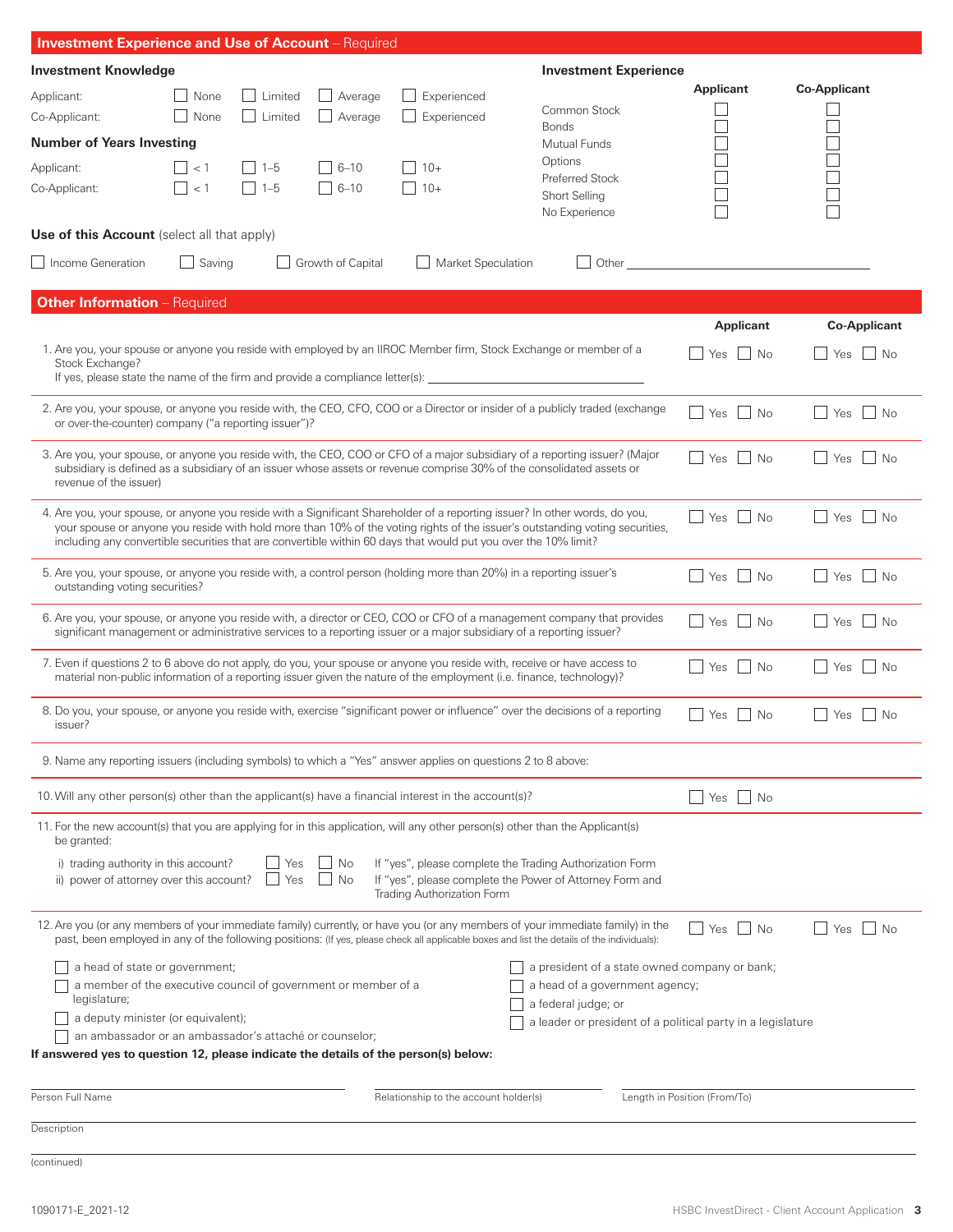| Registered Account Administration Fee - Required                                                                                                                                                                               |                                                                                                     |                                                                                                                                                                                                                                                                                                                                                                                                                                                                                                                 |     |
|--------------------------------------------------------------------------------------------------------------------------------------------------------------------------------------------------------------------------------|-----------------------------------------------------------------------------------------------------|-----------------------------------------------------------------------------------------------------------------------------------------------------------------------------------------------------------------------------------------------------------------------------------------------------------------------------------------------------------------------------------------------------------------------------------------------------------------------------------------------------------------|-----|
| Please indicate the account from which the administration fee is to be debited.                                                                                                                                                |                                                                                                     |                                                                                                                                                                                                                                                                                                                                                                                                                                                                                                                 |     |
| This account (Default)<br>$\mathbf{I}$                                                                                                                                                                                         |                                                                                                     |                                                                                                                                                                                                                                                                                                                                                                                                                                                                                                                 |     |
|                                                                                                                                                                                                                                |                                                                                                     |                                                                                                                                                                                                                                                                                                                                                                                                                                                                                                                 |     |
| Bank account detailed in the Banking Information section of this application                                                                                                                                                   |                                                                                                     |                                                                                                                                                                                                                                                                                                                                                                                                                                                                                                                 |     |
| Note: The account to be charged must belong to the Applicant or Co-Applicant of this registered account.                                                                                                                       |                                                                                                     |                                                                                                                                                                                                                                                                                                                                                                                                                                                                                                                 |     |
| <b>Spouse as a Contributor</b> - Required for Registered Spousal plans only                                                                                                                                                    |                                                                                                     |                                                                                                                                                                                                                                                                                                                                                                                                                                                                                                                 |     |
| Will your spouse be a contributor?                                                                                                                                                                                             | $\blacksquare$ No<br>Yes<br>Please complete section below                                           |                                                                                                                                                                                                                                                                                                                                                                                                                                                                                                                 |     |
| $\vert$   Mrs.<br>$\Box$ Miss<br>$\vert$ Ms.<br>    Mr.                                                                                                                                                                        | $\vert \vert$ Dr.                                                                                   |                                                                                                                                                                                                                                                                                                                                                                                                                                                                                                                 |     |
|                                                                                                                                                                                                                                |                                                                                                     |                                                                                                                                                                                                                                                                                                                                                                                                                                                                                                                 |     |
| First Name (Legal)                                                                                                                                                                                                             | Middle Name (Legal)                                                                                 | Last Name (Legal)                                                                                                                                                                                                                                                                                                                                                                                                                                                                                               | SIN |
| including any amounts I have contributed, may be taxable to me under the Income Tax Act.                                                                                                                                       |                                                                                                     | I request that this Plan be established to allow contributions to be made by me in addition to contributions made by my spouse. I am aware that any contributions I make<br>to the Plan now or in the future constitute irrevocable gifts to my spouse and request that they be accepted on that basis. I am aware that any withdrawals from the Plan,                                                                                                                                                          |     |
| <b>RIF and LIF Payments</b> - Required for RIF and LIF accounts only                                                                                                                                                           |                                                                                                     |                                                                                                                                                                                                                                                                                                                                                                                                                                                                                                                 |     |
| <b>Payment Frequency</b>                                                                                                                                                                                                       |                                                                                                     |                                                                                                                                                                                                                                                                                                                                                                                                                                                                                                                 |     |
| For $my$ $\Box$ RIF<br>$ $ LRIF<br> L                                                                                                                                                                                          |                                                                                                     |                                                                                                                                                                                                                                                                                                                                                                                                                                                                                                                 |     |
| Annually<br>Frequency (select one):                                                                                                                                                                                            | Semi-Annually<br>    Quarterly                                                                      | Monthly                                                                                                                                                                                                                                                                                                                                                                                                                                                                                                         |     |
| First Payment Date (mm/dd/yyyy): _                                                                                                                                                                                             | (day 1-28 of the month only)                                                                        |                                                                                                                                                                                                                                                                                                                                                                                                                                                                                                                 |     |
|                                                                                                                                                                                                                                |                                                                                                     |                                                                                                                                                                                                                                                                                                                                                                                                                                                                                                                 |     |
| To which account do you wish to send the payment:                                                                                                                                                                              |                                                                                                     |                                                                                                                                                                                                                                                                                                                                                                                                                                                                                                                 |     |
| Superintent International Account no. 2012 19:00 International International International International International International International International International International International International Inter |                                                                                                     |                                                                                                                                                                                                                                                                                                                                                                                                                                                                                                                 |     |
| Bank Account detailed in the Applicant Information section                                                                                                                                                                     | Alternate Bank account detailed below (Please attach a "VOID" cheque from a Canada dollar account.) |                                                                                                                                                                                                                                                                                                                                                                                                                                                                                                                 |     |
|                                                                                                                                                                                                                                |                                                                                                     |                                                                                                                                                                                                                                                                                                                                                                                                                                                                                                                 |     |
| Name of Bank (Bank must be a member of the Payments Canada)                                                                                                                                                                    |                                                                                                     | <b>Branch Address</b>                                                                                                                                                                                                                                                                                                                                                                                                                                                                                           |     |
|                                                                                                                                                                                                                                |                                                                                                     |                                                                                                                                                                                                                                                                                                                                                                                                                                                                                                                 |     |
| Bank Transit No.<br>Institution No.                                                                                                                                                                                            | Bank Account No.                                                                                    | $\overline{\phantom{a}}$   No<br>Is this a joint bank account?<br>  Yes                                                                                                                                                                                                                                                                                                                                                                                                                                         |     |
|                                                                                                                                                                                                                                |                                                                                                     |                                                                                                                                                                                                                                                                                                                                                                                                                                                                                                                 |     |
| <b>Payment Type</b>                                                                                                                                                                                                            |                                                                                                     |                                                                                                                                                                                                                                                                                                                                                                                                                                                                                                                 |     |
| □ Minimum Amount                                                                                                                                                                                                               | Elected Amount (Indicate annual amount: \$                                                          | □ Maximum (for LIF/LRIF only)                                                                                                                                                                                                                                                                                                                                                                                                                                                                                   |     |
|                                                                                                                                                                                                                                |                                                                                                     | For accepting and complying with this direction, I waive notification of the aforementioned transactions and ratify any and all such transactions made for my HSBC<br>InvestDirect Account. This direction is a continuing one and shall remain in full force and effect unless revoked by me by written notice addressed and delivered to you,<br>but such revocations shall not affect any liability resulting from, or the waiver of liability relating to, transactions initiated prior to such revocation. |     |
| <b>Election to use Spouse's Age</b> (Complete only if Applicant wishes to use spouse's age to determine the amount of payments.)                                                                                               |                                                                                                     |                                                                                                                                                                                                                                                                                                                                                                                                                                                                                                                 |     |
| I elect to use the age of my spouse to determine the periodic payments under the RIF and LIF. Below is my spouse's name.                                                                                                       |                                                                                                     |                                                                                                                                                                                                                                                                                                                                                                                                                                                                                                                 |     |
|                                                                                                                                                                                                                                |                                                                                                     |                                                                                                                                                                                                                                                                                                                                                                                                                                                                                                                 |     |
| First Name (Legal)                                                                                                                                                                                                             | Middle Name (Legal)                                                                                 | Last Name (Legal)                                                                                                                                                                                                                                                                                                                                                                                                                                                                                               |     |
| I certify my spouse's birth date to be (mm/dd/yyyy): ___________________________                                                                                                                                               |                                                                                                     |                                                                                                                                                                                                                                                                                                                                                                                                                                                                                                                 |     |
|                                                                                                                                                                                                                                |                                                                                                     | I understand that this election to use my spouse's age may not be changed after my first payment even if my spouse should die, or we separate or divorce.                                                                                                                                                                                                                                                                                                                                                       |     |
|                                                                                                                                                                                                                                |                                                                                                     | For RIF, complete either the Beneficiary Designation section or Designation of Successor Annuitant section below.                                                                                                                                                                                                                                                                                                                                                                                               |     |
| <b>Designation of Successor Annuitant</b> - RIF Only (required if Beneficiary not designated below)                                                                                                                            |                                                                                                     |                                                                                                                                                                                                                                                                                                                                                                                                                                                                                                                 |     |
|                                                                                                                                                                                                                                |                                                                                                     |                                                                                                                                                                                                                                                                                                                                                                                                                                                                                                                 |     |
| death prior to the maturity of this RIF. I reserve the right to change this designation.                                                                                                                                       |                                                                                                     | With respect to this RIF and pursuant to the provisions of the Income Tax Act (Canada) and Part III, paragraph 4 of the HBSC InvestDirect Self-Directed RSP/RIF Terms<br>and Conditions in the Client Terms and Conditions, I, the Applicant, designate my spouse or common law partner as successor annuitant of the RIF in the event of my                                                                                                                                                                    |     |
| $\vert$ Mr.<br>Miss<br>Ms.<br>Mrs.                                                                                                                                                                                             | $\vert$ $\vert$ Dr.                                                                                 |                                                                                                                                                                                                                                                                                                                                                                                                                                                                                                                 |     |
|                                                                                                                                                                                                                                |                                                                                                     |                                                                                                                                                                                                                                                                                                                                                                                                                                                                                                                 |     |
| First Name (Legal)                                                                                                                                                                                                             | Middle Name (Legal)                                                                                 | Last Name (Legal)                                                                                                                                                                                                                                                                                                                                                                                                                                                                                               | SIN |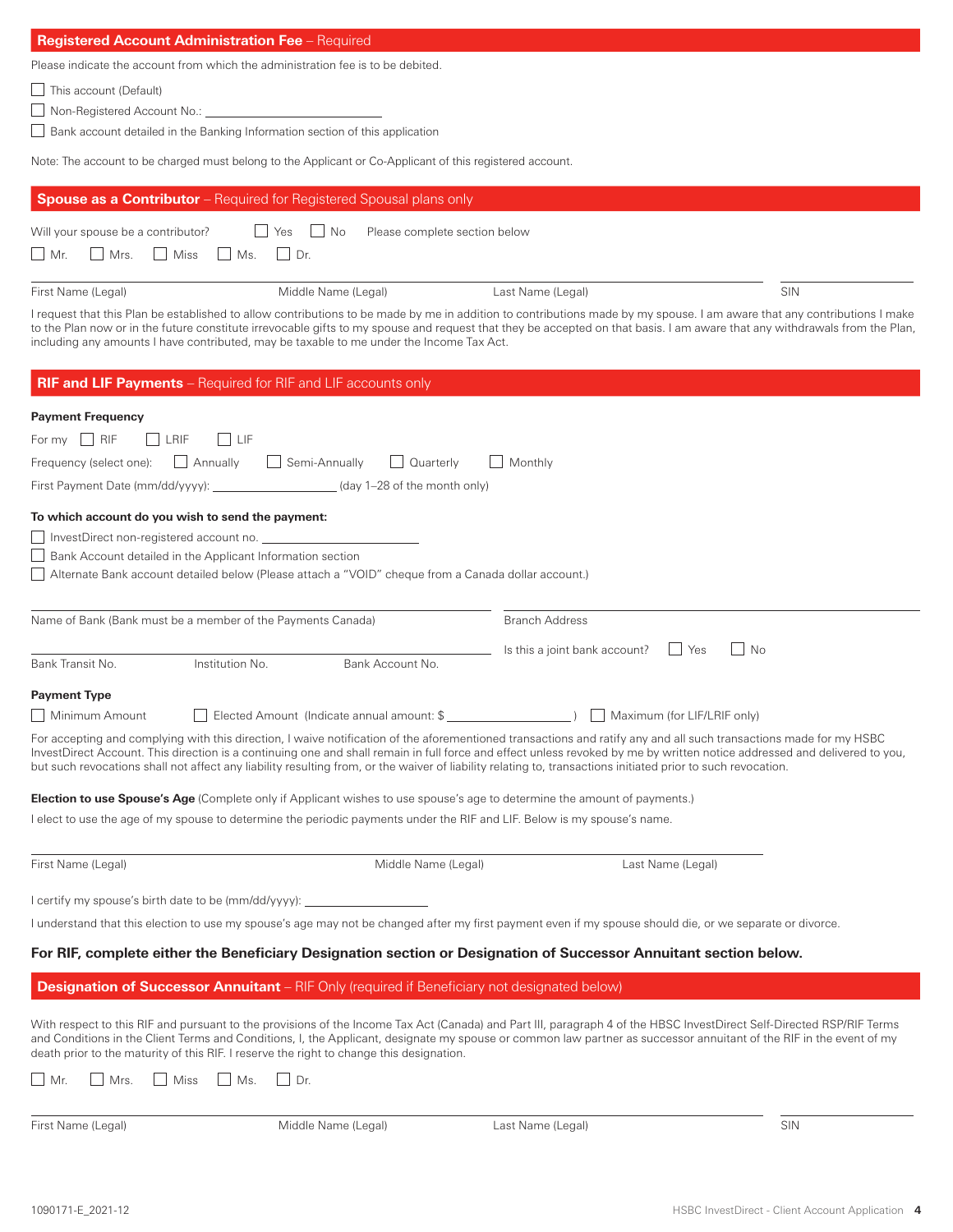|            | <b>Beneficiary Designation</b> – for Registered Account(s) and for RIF if Successor Annuitant is not designated above. Not applicable to Quebec |  |
|------------|-------------------------------------------------------------------------------------------------------------------------------------------------|--|
| Residents. |                                                                                                                                                 |  |

I revoke any and all beneficiary designations made in respect to this Plan, and designate the person named below as beneficiary to receive the proceeds payable under the Plan in the event of my death. This designation will remain in effect until revoked in accordance with the terms of the HSBC InvestDirect Self-Directed RSP/RIF Terms and Conditions contained in the Client Terms and Conditions.

**Note:** In Quebec, the Applicant can only designate a beneficiary by including a special clause in his or her will.

**Caution:** Your designation of a beneficiary by means of a designation form will not be revoked or changed automatically by any change in circumstances, including any future marriage or divorce. Should you wish to revoke or change your beneficiary, you will have to do so by means of a new designation.

| $\Box$ Mr.                 | Mrs. Miss Ms. Dr.   |                   |            |                                                         |
|----------------------------|---------------------|-------------------|------------|---------------------------------------------------------|
| First Name (Legal)         | Middle Name (Legal) | Last Name (Legal) | <b>SIN</b> | or Default to Your Estate if no beneficiary designation |
| Relationship to Applicant: |                     |                   |            |                                                         |

# **Shareholder Communication Instructions** – Required

Under Canadian securities laws, you are entitled to receive a copy of all security holder materials issued by or in respect of Canadian public issuers whose securities you hold in your account with us. The following is a description of how you can receive or refuse to receive these materials.

This description exclusively applies to issuers of securities that are governed only by Canadian securities laws. It does NOT apply to issuers of securities that are governed by the laws of the United States or other countries. Accordingly, even if you indicate to us that you do not wish to receive security holder materials, we may be required to send security holder materials to you in certain circumstances including in relation to issuers of securities that are governed by the laws of other countries.

An explanation is provided to you in the National Instrument 54-101 Communication with Beneficial Owners of a Securities of a Reporting Issuer Form 54-101F1 Explanation to Clients, contained in the Client Terms and Conditions. We are required under Canadian securities law to obtain your instructions concerning various matters relating in respect of Canadian public issuers whose securities you hold in your account with us.

### **PART 1 - Disclosure of Beneficial Ownership Information**

Please mark the corresponding box to show whether you **OBJECT** or **DO NOT OBJECT** to us disclosing your name, address, electronic mail address, securities holdings and preferred language of communication (English or French) to issuers of securities you hold with us and to other persons or companies in accordance with securities law. If you indicate that you **OBJECT**, we are entitled to charge you the reasonable costs incurred by us to forward security-holder materials to you in accordance with securities law.

**I OBJECT to you disclosing the information described above.** 

**I DO NOT OBJECT to you disclosing the information described above (Default)** 

#### **PART 2 - Receiving Security-holder Materials**

Please mark the corresponding box to show what you **WANT** to receive. Security-holder materials sent to beneficial owners of securities consist of the following:

a) proxy-related materials for annual and special meetings;

b) annual reports and financial statements that are not part of the proxy-related materials; and

c) materials sent to security-holders that are not required by corporate or securities law to be sent.

**I WANT to receive ALL security-holder materials sent to beneficial owners of securities.** (Default)

 **I DECLINE to receive ALL security-holder materials sent to beneficial owners of securities. (Even if I decline to receive these types of materials, I understand that a reporting issuer or other person or company is entitled to send these materials to me at its expense.)** 

**I WANT to receive ONLY proxy-related materials that are sent in connection with a special meeting.**

Note: These instructions do not apply to any specific request you give or may have given to a reporting issuer concerning the sending of interim financial statements of the reporting issuer. In addition, in some circumstances, the instructions you give in this client response form will not apply to annual reports or financial statements of an investment fund that are not part of proxy-related materials. An investment fund is also entitled to obtain specific instructions from you on whether you wish to receive its annual report or financial statements, and where you provide specific instructions, the instructions in this form with respect to financial statements will not apply.

#### **PART 3 - Preferred Language of Communication**

I understand that the materials I receive will be in my preferred language of communication, which I chose at the time my account was opened, if the materials are available in that language.

# **Privacy Consent** – Required

Please read the "Client Information Consent Agreement" section of the Client Terms and Conditions. I consent to the collection, use and disclosure of Client Information in the manner and for the purposes specified therein. I agree HSBC InvestDirect may collect, use and share my SIN for the additional purposes of conducting Financial Crime Risk Management Activities, and for internal audit, security, statistical, and record keeping purposes.

I also agree to the following optional uses of my Personal Information:

1. HSBC InvestDirect may collect and use my personal information and, where permitted by law, share it within the HSBC Group, to identify and inform me of products and services provided by the HSBC Group that may be of interest to me.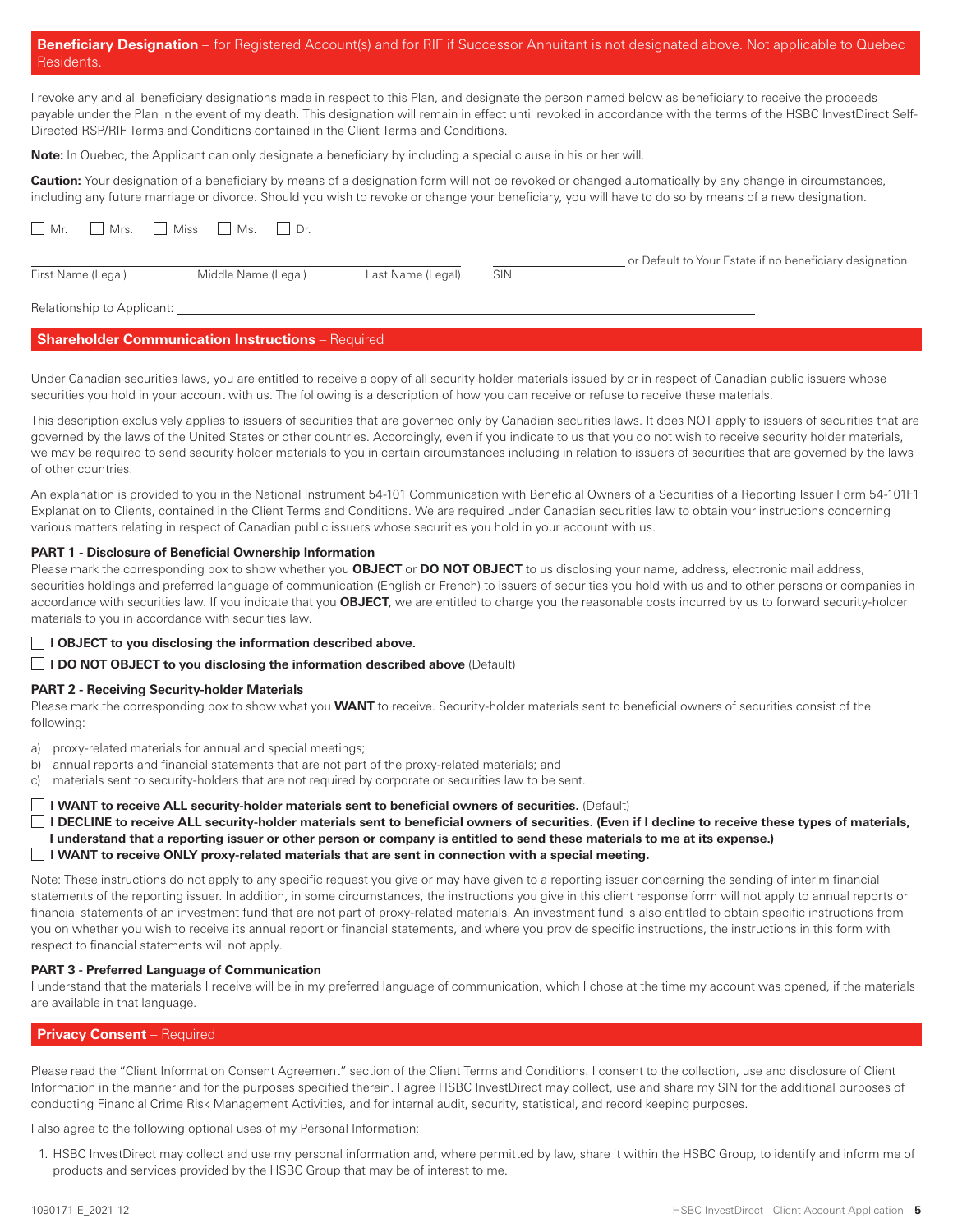2. HSBC InvestDirect may collect and use my Personal information to promote the products and services of select third parties that may be of interest to me.

 $\Box$  Yes (Default unless instructed otherwise) or  $\Box$  No

(Your selection applies to both #1 and #2.)

I may at any time change my consent to any of the above by visiting a branch, contacting HSBC at 1-800-760-1180 or visiting the HSBC website at www.investdirect.hsbc.ca. I understand that if I refuse or withdraw my consent, it will not affect my eligibility for products or services.

# **Applicant Agreement** – Required

In this Agreement, the words "I", "me" and "my" mean the Applicant (and any Co-Applicant Client or any other individual with authority over the account, as applicable).

By signing this Application, I and any Co-Applicant or any other individual with authority over the Account, acknowledge and agree that:

- 1. I am applying for an HSBC InvestDirect Investment Account (the **Account**). I understand that HSBC InvestDirect is a division of HSBC Securities (Canada) Inc. (**HCSC**). I understand that the opening of the Account is subject to HCSC's/HSBC InvestDirect's approval.
- 2. The terms and conditions that govern my account and our relationship are set out in this Application Form, the HSBC InvestDirect Fee Schedule and the Client Terms and Conditions (collectively, the **Terms and Conditions**). I acknowledge that I have received, read, understand and agree to the Terms and Conditions.
- 3. The interest rates, service charges and any other fees associated with my HSBC InvestDirect Account have been disclosed to me. I authorize HCSC/HSBC InvestDirect to debit my Investment Account for interest, service charges, and any other fees.
- 4. **Relationship Disclosure and Disclosure Regarding Conflicts of Interest:** I have carefully reviewed the Relationship Disclosure and Disclosure Regarding Conflicts of Interest contained in the enclosed Client Terms and Conditions. I understand that HCSC/HSBC InvestDirect and HSBC Bank Canada are separate entities.
- 5. **Consent to Electronic Delivery of Documents.** I acknowledge that I have carefully reviewed the Consent to Electronic Delivery of Documents in the enclosed Client Terms and Conditions and I agree to adhere to all requirements contained therein.
- 6. **Short Sale Risk Statement:** I acknowledge that I have carefully reviewed the Short Sale Risk Statement contained in the enclosed Client Terms and Conditions and I agree to adhere to all requirements contained therein.
- 7. I agree to comply with all applicable regulations, rules and customs of the relevant provincial securities regulator(s), the Investment Industry Regulatory Organization of Canada and other regulatory authorities governing the exchanges or markets (and their clearing houses, if any) where my orders are executed. I understand that HSBC InvestDirect reserves the right to review any of my transactions prior to the exchange or market and to reject, change or remove any order, including for credit reasons or non-compliance with the requirements of those exchanges, markets or securities regulations.
- 8. The balances in my Account may not be insured by the Canada Deposit Insurance Corporation. My Account at HSBC InvestDirect is protected by the Canadian Investor Protection Fund within specified limits. I confirm that I will refer to the applicable websites for information on the nature and limits of coverage.
- 9. A credit check may be performed on me. For the purpose of evaluating this Agreement, HSBC InvestDirect is authorized to collect factual credit information and other personal information about me from third parties such as credit reporting agencies and credit grantors and from income sources and personal references and to disclose to other credit grantors and credit bureau particulars of this Agreement and subsequent credit experience, and to retain this Agreement for HSBC InvestDirect records. I authorize other institutions with which I deal with to provide HCSC/HSBC InvestDirect with any such information requested.
- 10. **Joint Tenants with Right of Survivorship (not available in Quebec):** In the event of the death of either of any of the undersigned, the entire interest in the joint account shall be vested in the survivor or the survivors on the same terms and conditions as theretofore held, without in any manner releasing the undersigned or their estates from the liability provided for in the Client Terms and Conditions.
- 11. Tenants in Common: If the interests are NOT to be equal, please designate the percentage of each tenant. In the event of the death of either or any of the undersigned, the interests in the tenancy as of the close of business on the date of death of the decedent (or on the following business day if the date of death is not a business day) shall be equal unless otherwise specified immediately below.

Account Holder's Estate (Print Name):  $\frac{9}{6}$ 

Co-Account Holder's Estate (Print Name): 2008 2009 12:00 12:00 12:00 12:00 12:00 12:00 12:00 12:00 12:00 12:00 12:00 12:00 12:00 12:00 12:00 12:00 12:00 12:00 12:00 12:00 12:00 12:00 12:00 12:00 12:00 12:00 12:00 12:00 12:

Each of the undersigned acknowledges that he/she/they have read, understand and agree to the Joint Account Agreement contained in the Client Terms and Conditions.

# **Additional Information For RSP/RIF Accounts**

- 12. If I am applying for a HSBC InvestDirect Self-Directed RSP/RIF Account, I request that HSBC Trust Company (Canada) (the **Trustee**) apply to have the RSP/RIF (the Plan) registered under the provisions of the Income Tax Act (Canada) and under any applicable provisions of similar legislation, if any, of my province of residence (the **Applicable Tax Legislation**).
- 13. I have received, read, understand and agree to the applicable Registered Plan documentation.
- 14. I am solely responsible for determining whether the amount of any contribution to the Plan which you may claim as a deduction is within the deductible limits prescribed under the Applicable Tax Legislation (RSP or spousal RSP only).
- 15. I am responsible for determining the eligibility of each of my investments under the provisions of the Applicable Tax Legislation and the tax legislation of other jurisdictions, if applicable, and I am solely responsible for all tax consequences resulting from including investments which are not eligible.
- 16. I will furnish proof of any information, including my age and the age of my spouse, when required by HCSC/HSBC InvestDirect or the Trustee.
- 17. Any benefits I derive from a Registered Plan will be taxable under the Applicable Tax Legislation.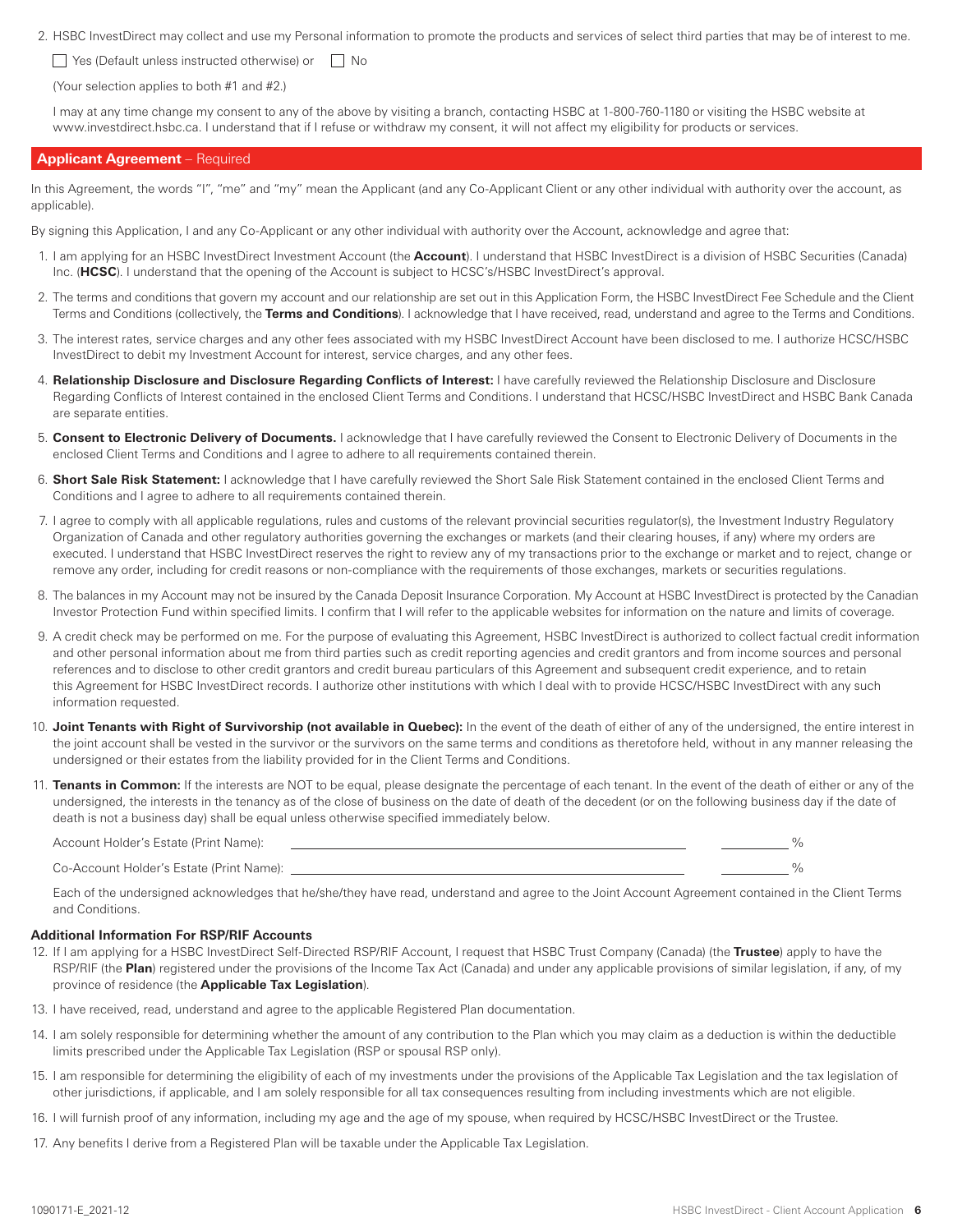# **Suitability Acknowledgement** – Required

I verify that I have carefully reviewed the applicable section of the Client Terms and Conditions with respect to suitability reviews and I understand and acknowledge that HSBC InvestDirect does not provide investment advice or recommendations regarding any of my investment decisions or securities transactions. I agree that HSBC InvestDirect is not responsible for making a determination that the product and account types offered by HSBC InvestDirect in the order execution only account are appropriate for me. Additionally, I understand that HSBC InvestDirect will not determine my investment needs and objectives or assess the suitability of any of my investment decisions or actions. I understand that HSBC InvestDirect is not responsible for making a suitability determination for me, and that HSBC InvestDirect will not consider my personal and financial circumstances, investment knowledge, investment objectives, risk profile, investment portfolio composition, investment time horizon nor other similar factors.

I acknowledge that I have sole responsibility for all my investment actions and decisions and securities transactions in the order execution only account and I understand that my orders may be sent directly to the exchange or market without prior review by HSBC InvestDirect.

Signature – Applicant and Signature – Co-Applicant Complete and Date (mm/dd/yyyy)

# **Signatures** – Required

By signing this Application, I certify that the information provided by me in this application is true and complete and I agree to advise HSBC InvestDirect immediately of any material change in the information. I further certify that I am capable of evaluating and bearing the financial risk inherent in buying and selling securities and that trading in all transactions for which approval is sought is suitable for the purposes of my investment objectives. I confirm that I have read, understand and agree to the terms and conditions in this Application Form and the Client Terms and Conditions.

I also acknowledge and understand that using borrowed money to finance the purchase of securities involves greater risk than using cash resources only. If I borrow money to purchase securities, it is my responsibility to repay the loan and pay interest as required by its terms remains the same even if the value of the securities purchased declines.

#### **An electronic version of the Client Terms and Conditions is available at www.hsbc.ca/investdirect-terms, or a paper copy may be requested by contacting HSBC InvestDirect at 1-800-760-1180.**

| $\boldsymbol{\mathsf{x}}$ | $\vert \vert x$ |  |
|---------------------------|-----------------|--|
|                           |                 |  |

Signature – Applicant and Signature – Co-Applicant Computer and Date (mm/dd/yyyy)

# **I acknowledge I have received a copy of this application.**

|   | I<br>I |
|---|--------|
|   | I      |
| I |        |

Applicant(s) Initials

# **Sign here if you are opening a Margin Account.**

I hereby apply to be granted margin facility with respect to this account. I acknowledge and confirm that I have received, read and accept the Margin Account Terms and Conditions contained in the Client Terms and Conditions and I am aware of and accept all the risks associated with a Margin Account.

| X |  | $\vert \vert x$ |
|---|--|-----------------|
|---|--|-----------------|

Signature – Applicant and Signature – Co-Applicant Communications of the Co-Applicant Date (mm/dd/yyyy)

| ato Immlddhanul |
|-----------------|

# **Sign here if you are applying to trade options in any selected account.**

I hereby apply to be granted option facilities with respect to this account. I acknowledge and confirm that I have received, read and accept the Option Trading Agreements in the Client Terms and Conditions. I also confirm that I have received and read the applicable Risk Disclosure Document and am aware of and accept all risks associated with the trading of options and securities.

| What kind of option trades would you like to make in your Margin Account?           |                                                                                                               | <b>Buy Calls/Puts</b><br>Spreads | Covered Writing<br>Uncovered Writing |
|-------------------------------------------------------------------------------------|---------------------------------------------------------------------------------------------------------------|----------------------------------|--------------------------------------|
| What kind of option trades would you like to make in your Registered Accounts?      |                                                                                                               | Buy Calls/Puts                   | Covered Writing<br>$\blacksquare$    |
| What kind of option trades would you like to make in your Tax-Free Savings Account? |                                                                                                               | Buy Calls/Puts                   | Covered Writing<br>$\blacksquare$    |
| Indicate years of options experience:<br>$\Box$ < 1 $\Box$ 1-5<br>$16 - 10$ $10 +$  | Indicate years of options experience:<br>$  \cdot  $ $\lt 1$ $  \cdot  $ 1-5 $  \cdot  $ 6-10 $  \cdot  $ 10+ |                                  |                                      |
| X                                                                                   | X                                                                                                             |                                  |                                      |
| Signature - Applicant                                                               | Signature - Co-Applicant                                                                                      |                                  | Date (mm/dd/yyyy)                    |